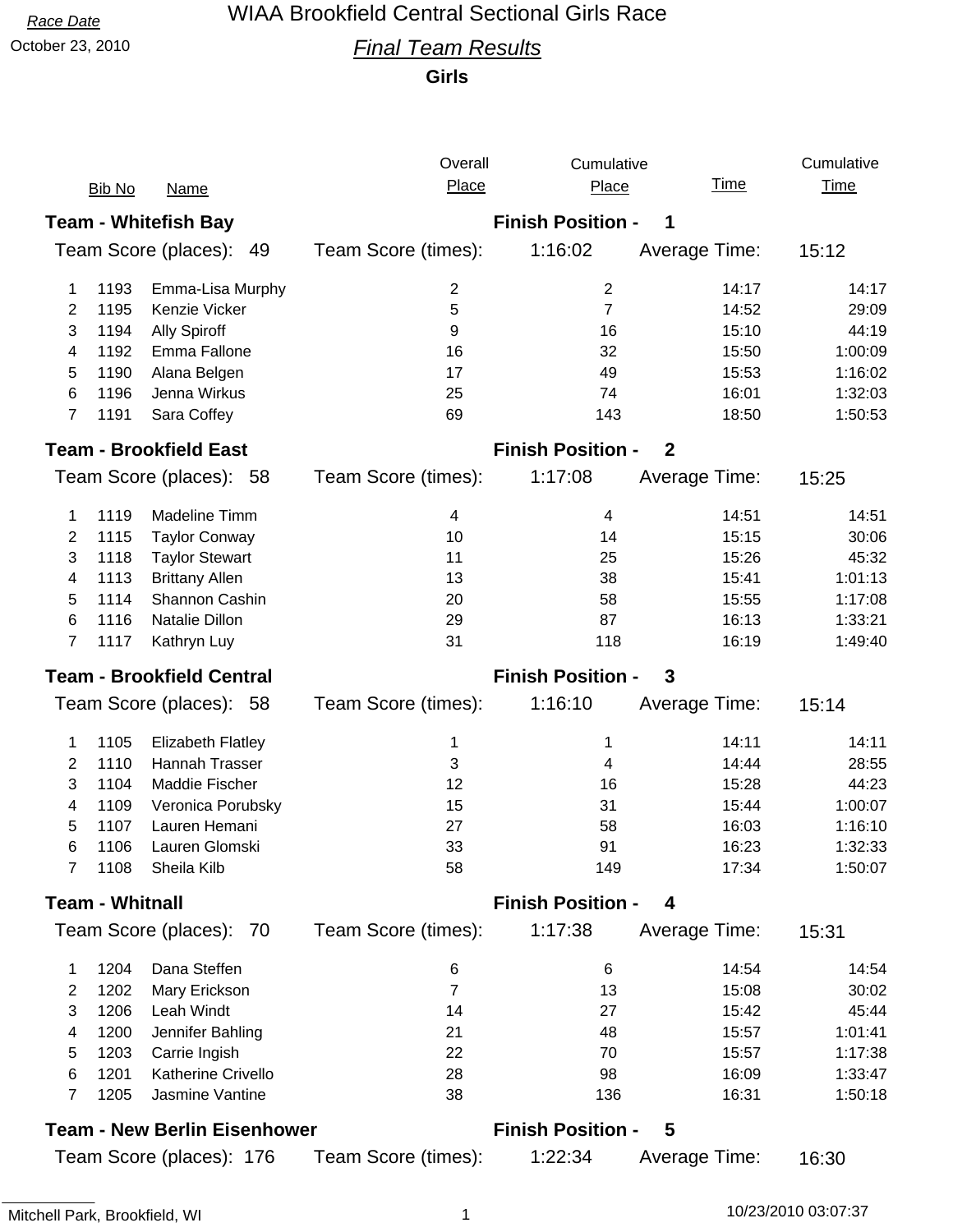# *Race Date* WIAA Brookfield Central Sectional Girls Race

# October 23, 2010 *Final Team Results*

**Girls**

|                                                                      |               |                                  | Overall                       | Cumulative               |               | Cumulative       |  |
|----------------------------------------------------------------------|---------------|----------------------------------|-------------------------------|--------------------------|---------------|------------------|--|
|                                                                      | <b>Bib No</b> | <b>Name</b>                      | Place                         | Place                    | <u>Time</u>   | <b>Time</b>      |  |
| <b>Team - New Berlin Eisenhower</b><br><b>Finish Position -</b><br>5 |               |                                  |                               |                          |               |                  |  |
| Team Score (places): 176                                             |               |                                  | Team Score (times):           | 1:22:34                  | Average Time: | 16:30            |  |
| 1                                                                    | 1143          | Therese Thompson                 | 8                             | 8                        | 15:09         | 15:09            |  |
| 2                                                                    | 1139          | Hannah Kinzer                    | 30                            | 38                       | 16:18         | 31:27            |  |
| 3                                                                    | 1142          | Sara Potts                       | 34                            | 72                       | 16:29         | 47:56            |  |
| 4                                                                    | 1140          | <b>Carley Ney</b>                | 49                            | 121                      | 17:11         | 1:05:07          |  |
| 5                                                                    | 1141          | <b>Holly Plazak</b>              | 55                            | 176                      | 17:27         | 1:22:34          |  |
| 6                                                                    | 1137          | Anna Conroy                      | 68                            | 244                      | 18:34         | 1:41:08          |  |
| 7                                                                    | 1138          | Veronica Diedrich                | 76                            | 320                      | 19:32         | 2:00:40          |  |
|                                                                      |               | <b>Team - West Allis Hale</b>    | <b>Finish Position -</b><br>6 |                          |               |                  |  |
|                                                                      |               | Team Score (places): 184         | Team Score (times):           | 1:22:34                  | Average Time: | 16:30            |  |
| 1                                                                    | 1181          | <b>Elizabeth Elliott</b>         | 24                            | 24                       | 15:58         | 15:58            |  |
| 2                                                                    | 1182          | <b>Ellie Probst</b>              | 36                            | 60                       | 16:31         | 32:29            |  |
| 3                                                                    | 1185          | Virginia Wightman                | 37                            | 97                       | 16:31         | 49:00            |  |
| 4                                                                    | 1180          | Alyssa Drajkowski                | 43                            | 140                      | 16:46         | 1:05:46          |  |
| 5                                                                    | 1183          | Jessica Trapp                    | 44                            | 184                      | 16:48         | 1:22:34          |  |
| 6                                                                    | 1184          | Erin Vollmer                     | 45                            | 229                      | 16:50         | 1:39:24          |  |
| 7                                                                    | 1186          | <b>Emily Zelten</b>              | 60                            | 289                      | 17:41         | 1:57:05          |  |
| <b>Team - Divine Savior</b>                                          |               |                                  |                               | <b>Finish Position -</b> | 7             |                  |  |
|                                                                      |               |                                  |                               |                          |               |                  |  |
|                                                                      |               | Team Score (places): 203         | Team Score (times):           | 1:23:54                  | Average Time: | 16:46            |  |
| 1                                                                    | 1120          | India Alcorta                    | 18                            | 18                       | 15:54         | 15:54            |  |
| 2                                                                    | 1122          | Greta Grum                       | 42                            | 60                       | 16:46         | 32:40            |  |
| 3                                                                    | 1125          | <b>Ellie Pier</b>                | 46                            | 106                      | 16:57         | 49:37            |  |
| 4                                                                    | 1123          | Kate Mylotta                     | 47                            | 153                      | 17:05         | 1:06:42          |  |
| 5                                                                    | 1124          | Quinn Otero                      | 50                            | 203                      | 17:12         | 1:23:54          |  |
| 6                                                                    | 1126          | Anna Simmons                     | 53                            | 256                      | 17:24         | 1:41:18          |  |
| 7                                                                    | 1121          | <b>Corinne Duffy</b>             | 63                            | 319                      | 18:09         | 1:59:27          |  |
|                                                                      |               | <b>Team - Milwaukee King</b>     |                               | <b>Finish Position -</b> | 8             |                  |  |
|                                                                      |               | Team Score (places): 208         | Team Score (times):           | 1:23:58                  | Average Time: | 16:47            |  |
| 1                                                                    | 1134          | Tia Ramirez                      | 23                            | 23                       | 15:57         |                  |  |
| 2                                                                    | 1130          | Alex Fendrich                    | 35                            | 58                       | 16:30         | 32:27            |  |
| 3                                                                    | 1131          | Nina Fricano                     | 40                            | 98                       | 16:37         | 49:04            |  |
| 4                                                                    | 1136          | Julia Straszewski                | 51                            | 149                      | 17:18         | 1:06:22          |  |
| 5                                                                    | 1135          | Mara Redding                     | 59                            | 208                      | 17:36         | 1:23:58          |  |
| 6                                                                    | 1132          | Caroline Froh                    | 62                            | 270                      | 18:02         | 15:57<br>1:42:00 |  |
| 7                                                                    | 1133          | Madelyn Green                    | 66                            | 336                      | 18:22         | 2:00:22          |  |
|                                                                      |               | <b>Team - West Allis Central</b> |                               | <b>Finish Position -</b> | 9             |                  |  |